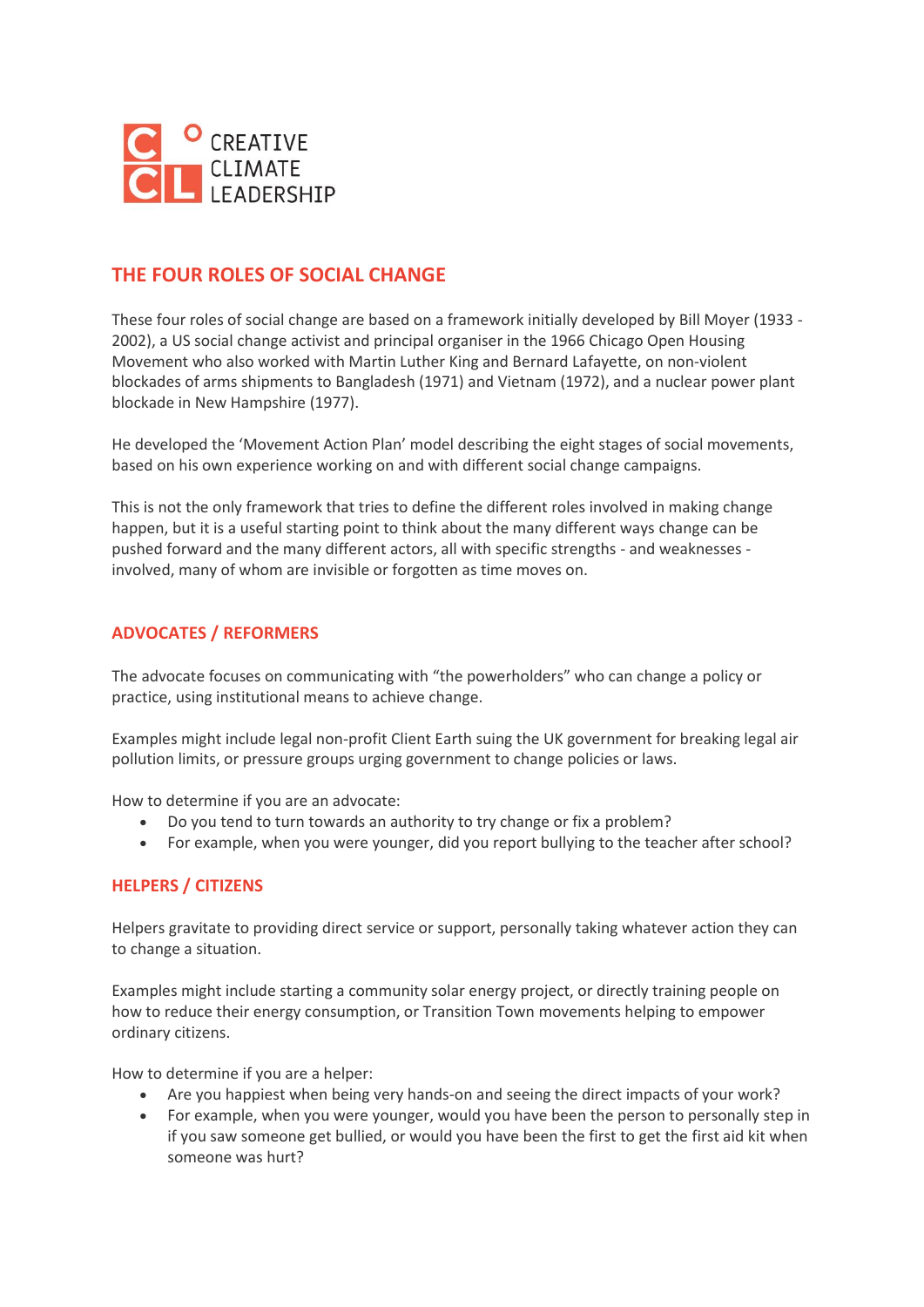

## **ORGANISERS / CHANGE AGENTS**

Organisers bring together different groups of people and create new collaborations, or increase participation in existing movements. They are often driven by a belief that the sheer power of numbers will create change and work to bring together mass movements.

Examples might include the organisers of climate marches, or organisations such as Avaaz and Change.Org.

Note: while other roles, such as advocates or helpers might need to organise to make a bigger difference (for example, by starting a charity), the organisation part is not the most satisfying for them, unlike the organiser, who thrives from bringing people together. E.g. the advocate would get satisfaction when convincing a lawmaker that pollution is a crime, not from having organised enough people to support this viewpoint.

How to determine if you are an organiser:

- Do you tend to want to bring different interest groups together and try to align them to work towards the same goal?
- For example, when you were younger, did you try and organise 'awareness days' at school, or were you the kind of person to try and boost morale in a group when something wasn't going well?

#### **REBELS**

When seeing an issue or an injustice, rebels want to create some kind of upheaval or commotion to force those holding power into making a change. Through using 'creative tension', they illustrate the gap between how things are and how things should or could be. Some rebels may need organisational skills to scale up their commotion, but they are not focused on numbers for numbers' sake - but on the impact or crisis they want to achieve to create change (which can also be brought about by smaller numbers).

How to determine if you are a rebel:

- Are you drawn towards dramatic, direct action methods of creating change?
- For example, when you were younger, did you ever instigate a 'sit-in' or strike to protest against a perceived injustice?

*How is each particular role critical in making change happen?* 

*What qualities are necessary to each particular role or approach? What kind of person makes a good 'leader' in this context?*

*How are different types of Creative Climate Leadership related to these different roles?* 

*Are there any other roles you can think of?*